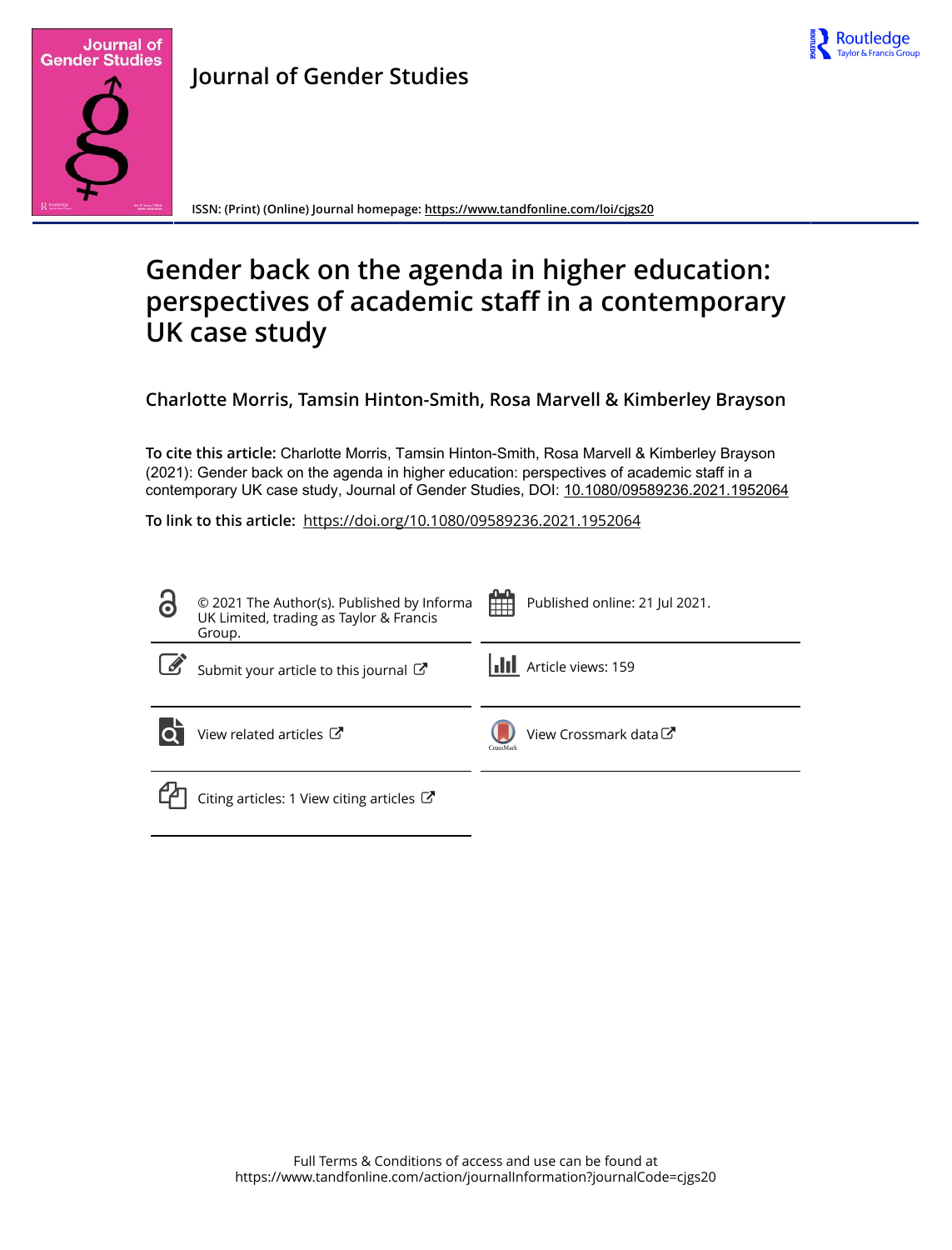# RESEARCH ARTICLE

**a** OPEN ACCESS **a** Check for updates

Routledae Taylor & Francis Group

# **Gender back on the agenda in higher education: perspectives of academic staff in a contemporary UK case study**

Ch[a](#page-1-0)rlotte Morris<sup>a</sup>, Tamsin Hinton-Smith<sup>b</sup>, Rosa Marvell<sup>c</sup> an[d](#page-1-1) Kimberley Brayson<sup>d</sup>

<span id="page-1-1"></span><span id="page-1-0"></span>aSchool of Education and Sociology, University of Portsmouth, Portsmouth, UK; bSchool of Education and Social Work, University of Sussex, Brighton, UK; 'School of Education, Oxford Brookes University, Oxford, UK; <sup>a</sup>Leicester Law School, University of Leicester, Leicester, UK

#### **ABSTRACT**

Higher education practitioners concerned with addressing gender on the curriculum inevitably come up against a complex range of institutional barriers. Research presented here, drawing on in-depth staff interviews, sheds light on such 'gender work' and the challenges and its complexities in the current moment in the UK context. Through an institutional case study, we identify multiple ongoing and contemporary challenges arising for those engaged in this work. A constellation of intersecting obstacles are elucidated, wherein gender, far from being 'mainstreamed', is continually side-lined and deprioritized due to being positioned as peripheral, optional and of questionable value in the neoliberal episteme. Yet with urgent challenges inherent in gender equity and social justice education in the contemporary socio-political context, we contend that addressing such barriers and moving the gender mainstreaming agenda forwards is crucial. Renewed emphases on curricula may yet offer an opportunity to re-open discussions, reimagine and reinvigorate gender mainstreaming.

#### **ARTICLE HISTORY**

Received 18 November 2020 Accepted 28 June 2021

**KEYWORDS**  Gender; pedagogies; curricula; higher education

# **Introduction**

<span id="page-1-8"></span><span id="page-1-6"></span>This paper contributes insights into multiple barriers faced by those currently engaged in 'gender work' in higher education (HE) curricula and pedagogies. Such work is situated in the current UK context in relation to marketized HE, contemporary working conditions and the broader sociopolitical context. It calls for a renewed sense of urgency in the light of this context for institutions to address barriers to addressing curricula gaps in relation to gender. We draw on the notion of 'mainstreaming gender', referring to integrating gender across whole organizations (Morley, [2007\)](#page-12-0) in line with broader political goals of gender parity and inclusion (United Nations Development Programme (UNDP), [2002](#page-13-0)). This concept involves recognition of myriad ways in which lives are gendered (Walby, [2005](#page-13-1)), ideally working towards transformation of gendered power relations (Rees, [1998\)](#page-13-2). We argue that the rise of far-right authoritarianism in tandem with 'anti-gender' rhetoric necessitates a recentring of such goals in HE curricula and pedagogies (Giroux, [2021;](#page-11-0) Tudor, [2021\)](#page-13-3). Barriers to mainstreaming gender notwithstanding, a recent re-focussing on curricula, particularly surrounding the decolonizing agenda (Bhambra, Gebrial, & Nisancioglu, [2018](#page-11-1)), provides an opportunity and imperative to reignite the mainstreaming gender agenda.

<span id="page-1-7"></span><span id="page-1-5"></span><span id="page-1-4"></span><span id="page-1-3"></span><span id="page-1-2"></span>Inspired by Ahmed's [\(2012\)](#page-11-2) elucidation of institutional barriers or 'brick walls' facing *diversity workers* and chiming with Henderson's [\(2019\)](#page-11-3) notion of the *gender person* – referring to the person who is identified as holding responsibility for working on gender issues in their department or

© 2021 The Author(s). Published by Informa UK Limited, trading as Taylor & Francis Group.

This is an Open Access article distributed under the terms of the Creative Commons Attribution-NonCommercial-NoDerivatives License (http:// creativecommons.org/licenses/by-nc-nd/4.0/), which permits non-commercial re-use, distribution, and reproduction in any medium, provided the original work is properly cited, and is not altered, transformed, or built upon in any way.

**CONTACT Charlotte Morris @ charlotte.morris@port.ac.uk <b>B** School of Education and Sociology, St George's Building, 141 High Street, PO1 2HY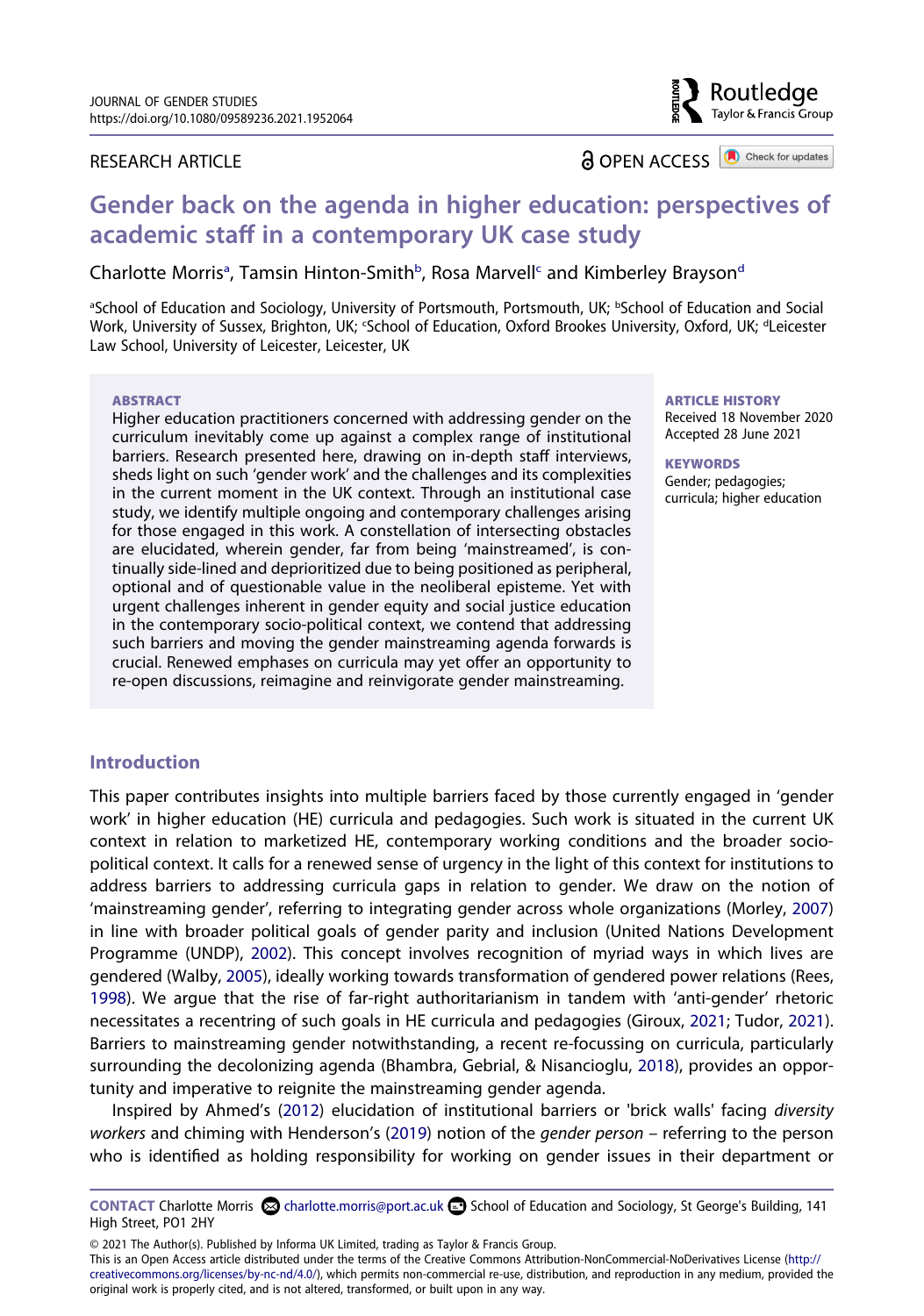<span id="page-2-11"></span><span id="page-2-10"></span>organization – we explore challenges and complexities surrounding working on gender curricula in the contemporary milieu from the perspective of academic practitioners. Such *gender work* creates additional, often unpaid and unrecognized 'labours of love' (Morley, [1998](#page-12-1)), institutions often relying on women, marginalized and precariously employed academics' 'passionate attachments' to such work (McAlpine, [2010](#page-12-2)). The co-researchers and authors of this paper think and write collaboratively, from locations as 'gender workers' in the academy: Our shared starting point entails attending to gender and intersectional power dynamics in learning spaces; ensuring all genders are recognized and validated; incorporating inclusive language and recognizing how gender influences learner and educator positionalities (Henderson, [2015](#page-11-4); Hooks, [1994](#page-12-3)). Ahmed [\(2012\)](#page-11-2) observed the gap between official 'diversity speak', the performative dimensions of equity and diversity work, and realities of institutional constraints. That contemporary gender workers continue to face barriers despite institutions' public commitments to equality, diversity and inclusion (EDI), is concerning. A sense of urgency is required, given the current socio-political context (to be further explored) of rising fascism – accompanied by virulent misogyny, sexism and transphobia – and the responsibilities of educators to meet such challenges (Giroux, [2021;](#page-11-0) Phipps, [2017\)](#page-12-4).

<span id="page-2-14"></span><span id="page-2-7"></span><span id="page-2-6"></span><span id="page-2-4"></span><span id="page-2-2"></span>Feminism is understood as a diverse global movement with the broad aim of challenging and combatting sexism (Hooks, [2015\)](#page-12-5). Our emerging envisioning of mainstreaming gender and gender pedagogy in contemporary academia are informed by ideas of 'gender sensitivity' – being acutely attuned to how dynamics of gender play a role in all facets of life (Drew & Canavan, [2020\)](#page-11-5) – encompassing awareness of the varied, multi-faceted and shifting locations learners occupy: we are explicitly concerned with avoiding notions that 'gender' is a concern for 'women only'. Intersectionality (Crenshaw, [1991](#page-11-6)) forms a conceptual touchstone for our approach, entailing considerations of race, sexuality, class, (dis)ability and other interconnected facets of power and experience. Renewed foci on curricula through EDI imperatives alongside reinvigorated discussions surrounding decolonization open new questions and possibilities for moving the gender agenda forwards. We now turn to map key perspectives and concerns which have shaped our approach before considering the broader contextual background and socio-political moment in which this project was undertaken.

# **Feminism and gender in UK higher education**

<span id="page-2-16"></span><span id="page-2-3"></span><span id="page-2-1"></span>Feminist scholarship and activism have been closely intertwined since the second-wave movement in the UK context (David, [2016\)](#page-11-7). From the 1970s onwards multiple women's studies programmes were launched and feminist content and pedagogies developed (David, [2016](#page-11-7)), despite frequent sidelining (Weiner, [2006](#page-13-4)). Throughout the 1990s and early 2000s, ontological tensions and boundary debates emerged in the shift from women's studies to gender studies (Coate, [2018;](#page-11-8) Henderson, [2018\)](#page-11-9). This followed closures of many women's studies courses through the 2000s, necessitating considerations of how we might mainstream gender (Wallach Scott, [2008\)](#page-13-5). Yet despite this drive, Wright [\(2016\)](#page-13-6) identifies ongoing lack of attention to gender in curricula.

<span id="page-2-17"></span><span id="page-2-15"></span><span id="page-2-13"></span><span id="page-2-8"></span><span id="page-2-0"></span>There is continued dominance of privileged white male voices, patriarchal frameworks and languages (Bhambra et al., [2018](#page-11-1); Bhopal, [2020](#page-11-10)); in sociology, for example, there remains a tendency to highlight the work of 'founding fathers' *as* 'theory' with feminist perspectives positioned as peripheral (Ahmed, [2012](#page-11-2)). In law, Naffine [\(2002\)](#page-12-6) describes how gender is marginalized and how the legal academy has successfully insulated itself from knowledge produced through feminist lenses. MacKinnon speaks of a determined 'gender illiteracy' amongst scholars (MacKinnon, [2017a\)](#page-12-7) that must be tackled through mainstreaming feminism; a serious task for all – not just feminists (MacKinnon, [2017b](#page-12-8)). There are disciplinary variances in the extent to which gender has been considered at all in curricula, including substantive topics; theoretical, methodological and pedagogic approaches; and canons of perceived disciplinary expertise (Hinton-Smith et al., [2021\)](#page-12-9).

<span id="page-2-12"></span><span id="page-2-9"></span><span id="page-2-5"></span>Increasing foci on developing inclusive curricula and pedagogies in support of EDI agendas (Haggis, [2006\)](#page-11-11) informs an imperative to interrogate politics of gender in HE learning contexts,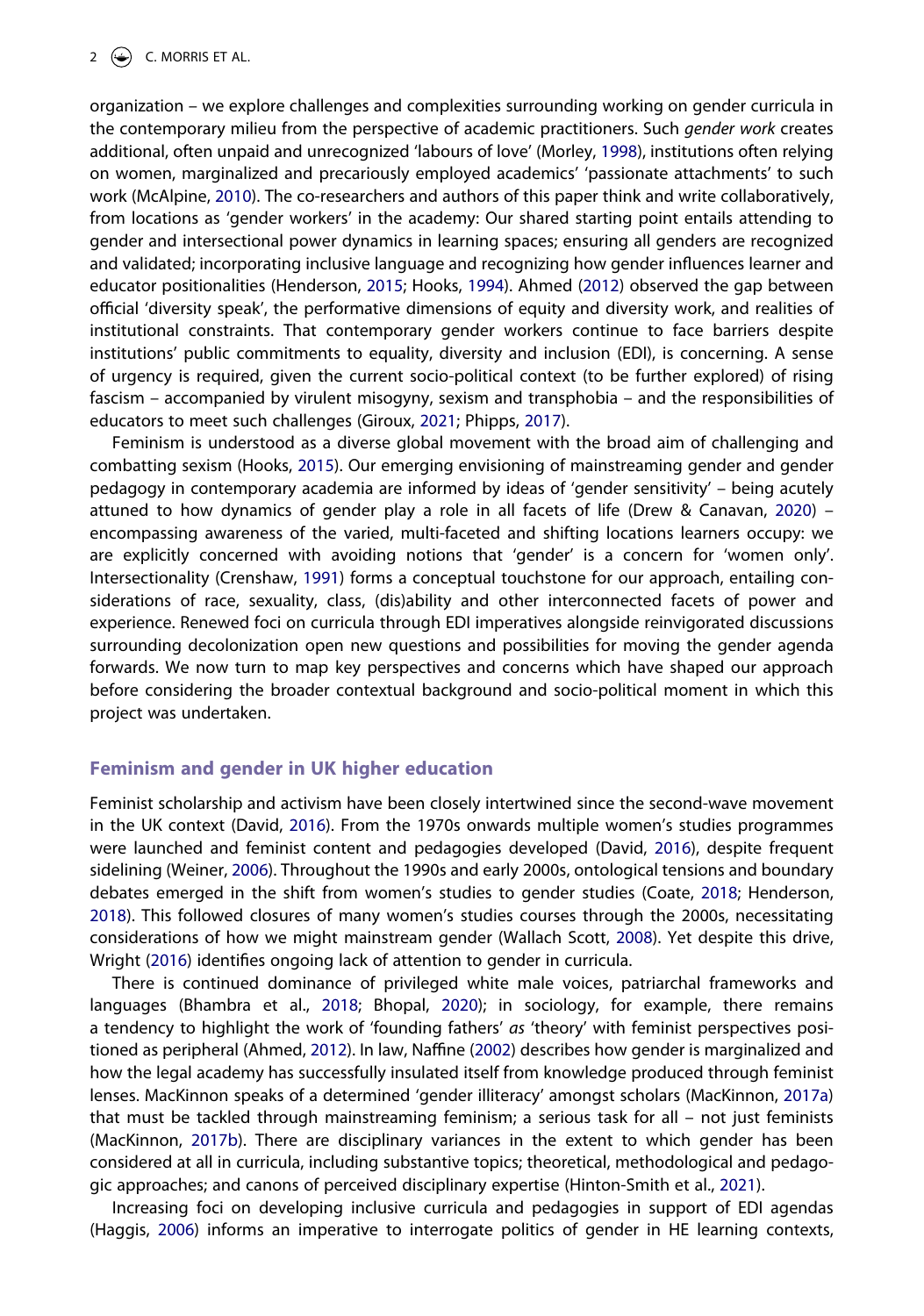<span id="page-3-10"></span><span id="page-3-4"></span>alongside interrelated aspects of identities and inequities. This imperative sits alongside (although in complex relation to) the current drive to decolonize many disciplines' 'legacy of and continued investment in Eurocentrism and white male heteronormativity' (Maldonado-Torres, Vizcaino, Wallace, & Jeong Eun, [2017,](#page-12-10) p. 66). The 'decolonising the curriculum' movement seeks to challenge colonial thought, practice, ways of being and teaching (Bhambra et al., [2018\)](#page-11-1). Decolonization contains both tensions and synergies with feminism and gender, including the development of feminist decolonial pedagogies (De Jong, Icaza, & Ritazibwa, [2018](#page-11-12)), which opens up possibilities for rich discussion and questioning of intersecting power dynamics in knowledge production. It is vital to recognize interconnections between gender, race and coloniality (Lugones, [2007\)](#page-12-11) and address these through curricula. To fail to engage meaningfully with these agendas risks continued silencing and obscuring of marginalized voices and knowledges in the academy (Tudor, [2021\)](#page-13-3) and within the feminist movement (Phipps, [2020\)](#page-12-12). Developing mutual agendas, synergies and alliances is necessary in challenging the augmentation of interrelated sexist, racist, misogynistic, transphobic, homophobic, anti-migrant hate and violence (Giroux, [2021](#page-11-0); Phipps, [2017](#page-12-4); Tudor, [2021\)](#page-13-3).

<span id="page-3-13"></span><span id="page-3-12"></span><span id="page-3-9"></span><span id="page-3-3"></span>Concurrently, alongside identified 're-politicization' of students (Nielsen, [2019](#page-12-13)), there is some rejuvenation of interest in feminist pedagogies and gender content (Henderson, [2015](#page-11-4)). Beyond its inherent value 'for its own sake', a gender focus offers wider value to fostering development of valuable capacities, including the propensity to be inherently challenging, critical and political (Darder & Baltodano, [2003](#page-11-13)). Opportunities offered by gender curricula and pedagogies to engage with difference, diversity and intersectional identities, open spaces to reflect on inequalities more widely, supporting students in developing the tools to critique wide ranging phenomena (Gore, [1992\)](#page-11-14), and engage with politics of knowledge production (Mügge, Montoya, Emejulu, & Weldon, [2018\)](#page-12-14).

# <span id="page-3-11"></span><span id="page-3-6"></span>**Socio-political context in the UK**

<span id="page-3-0"></span>While focussing on a single institution, this work speaks to the broader landscape of marketized HE which presents challenges for gender content and pedagogies. The research was conducted in a moment where gender is debated and contested, in the light of Gender Recognition Act debates in the UK. Global gains made in respect of gender equity and social justice goals more broadly are threatened (Burke & Carolissen, [2018\)](#page-11-15) due to a prevalence of far-right authoritarianism. In connection with this, recent years have seen global attacks on emancipatory knowledge production, including trans/gender studies (Tudor, [2021](#page-13-3)). In the wider European context, Gender Studies departments have been closed (Ahrens et al., [2018](#page-11-16)), considerations of gender presented as a dangerous 'ideology' (Tudor, [2021](#page-13-3)); such 'anti-gender' campaigns have a global reach (Corrêa, [2018](#page-11-17)). Tudor [\(2021\)](#page-13-3) has noted a convergence of nationalist, racist, anti-immigration, transphobic and 'anti-gender' (or socalled 'gender critical') discourses and emphasizes the need to challenge the status quo of existing knowledge paradigms and ongoing power disparities in education. Giroux [\(2021\)](#page-11-0) calls on critical educators to play a key role in challenging far-right rhetoric which, it is argued, has intensified through social media and in the global pandemic context.

<span id="page-3-14"></span><span id="page-3-8"></span><span id="page-3-7"></span><span id="page-3-5"></span><span id="page-3-2"></span><span id="page-3-1"></span>A global backdrop of rising far-right authoritarianism must therefore be considered in relation to HE pedagogies and curricula (Burke & Carolissen, [2018](#page-11-15)). In the post-Brexit UK context, expressions of hatred including racism, sexism, misogyny, transphobia and islamophobia are rife, with hate crime on the rise, including in university environments (Kayali & Walters, [2019](#page-12-15)). Widespread misogyny and normalization of sexual violence and harassment have been observed in HE contexts (Phipps & Young, [2015;](#page-12-16) Jackson & Sundaram,[2020](#page-12-17)). Simultaneously, there has been constant undermining of the value of HE itself in UK popular press (Read, [2018\)](#page-12-18), particularly in relation to supposed suppression of 'free speech', such discourses deployed to valorize reactionary speakers and hate speech (Phipps, [2017](#page-12-4)). Concerningly the UK Government are proposing intervening through the introduction of a 'free speech' champion (Department for Education, [2021\)](#page-11-18). Yet simultaneously, teaching of 'critical race theory' is derided and critiquing capitalism in schools has recently been banned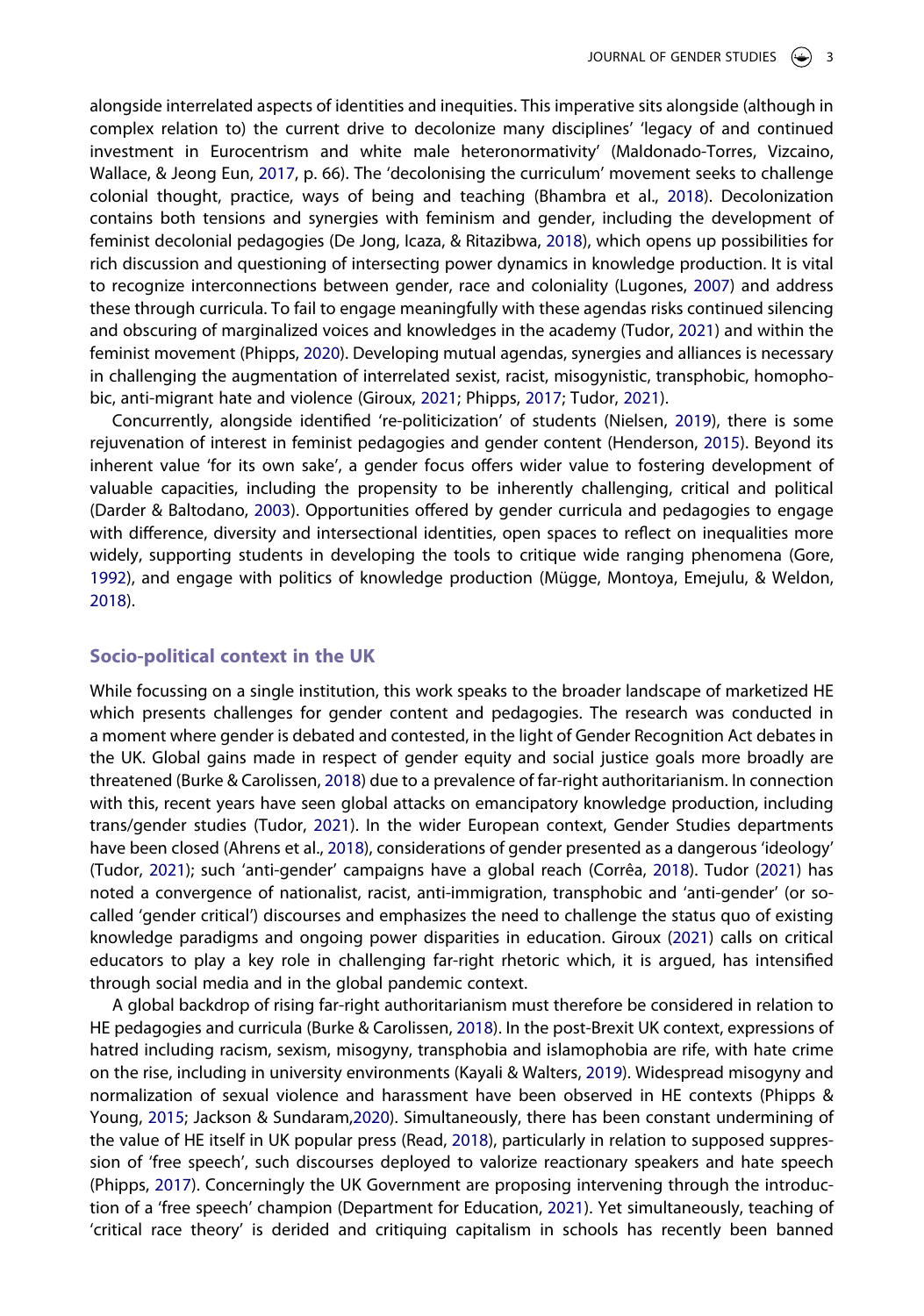<span id="page-4-2"></span>(Department for Education, [2020](#page-11-19)). Emergent political and media discourses undermine feminism and decolonization in the academy (Tudor, [2021](#page-13-3)) and position academics as ideologues intent on brainwashing students with social justice orientated agendas (Read, [2018\)](#page-12-18). Violent effects of this hostile environment are being felt within teaching sessions and written work; we were sad and concerned to note direct impacts on staff of emboldened expressions of racism and sexism. These instances speak to an urgent need to collaborate, support those affected and identify ways forward for gender and social justice orientated education, ensuring goals of tackling gender and intersectional inequalities are recentred.

# **Methodology and methods**

<span id="page-4-4"></span><span id="page-4-3"></span><span id="page-4-1"></span>The research project from which this data is drawn is underpinned by an interdisciplinary feminist epistemology, attending to multiply-layered, unequal power dynamics of HE and fostering equitable research processes (Hinton-Smith, Danvers, & Jovanovic, [2018;](#page-12-19) Danvers, Hinton-Smith, and Webb [2018;](#page-11-20) Pereira, [2012a](#page-12-20); Ramazanoglu & Holland, [2002\)](#page-12-21). A qualitative case study approach applied multi-layered strategies within a research-intensive English university, reviewing practice (Flyvbjerg, [2006\)](#page-11-21) and identifying presences and absences of gender within this case study institution. Accordingly, the following overarching research questions were interrogated:

- (1) In what higher education spaces is the teaching of gender and with feminist pedagogic approaches present and absent?
- (2) How are gender and feminist topics and approaches presented, including embedded in the wider curriculum or as add-ons, and intersectionally with wider identities or not?
- (3) What are the reasons for the presence and presentation of gender and feminism in higher education teaching; including resources, policies, student demand or teacher inclination?

Ethical approval was granted by the lead institution's<sup>[1]</sup> research-ethics committee; participant information was provided and consent forms signed. Research involved data collection within participating departments at the case study institution, including documentary analysis of course materials; semi-structured student interviews with 11 participants and staff interviews with 18 participants across a spectrum of teaching and managerial roles (nine men, eight women). This approach facilitated validity and trustworthiness through the triangulation of data sources. Following initial conversations with Heads of Department as gatekeepers, participants were selfselecting. Staff interviews, capturing staff perspectives and experiences of curriculum development, are the specific focus of this paper: Interviews were conducted on campus and typically took forty-five minutes to one hour. We have been careful for ethical reasons not to include demographic information which might identify staff but have referred to academic disciplines where relevant.

<span id="page-4-0"></span>Thematic analysis of interviews was undertaken, drawing on the process outlined by Braun and Clarke [\(2006](#page-11-22)): This entailed immersion in the data, applying research questions and theoretical lenses alongside allowing new themes to emerge; identification of sub-themes; refining emergent themes to create overarching themes, and developing a narrative. Regular peer debriefing and reflection took place. Four broad overarching themes were articulated across the whole data-set: Curriculum design, pedagogical practices, academic cultures and barriers to mainstreaming gender.

Here, we focus specifically on staff interviews drawn from this case study, analysing perspectives of those concerned with developing gender-sensitive content and pedagogies and interrelated social justice-orientated approaches. The following section identifies key barriers to mainstreaming gender faced by those engaged in such gender work, including gendered academic cultures and subsequent de-prioritization of gender, gendered facets of teaching, contemporary working conditions, and hostility to social justice content and marginalized staff.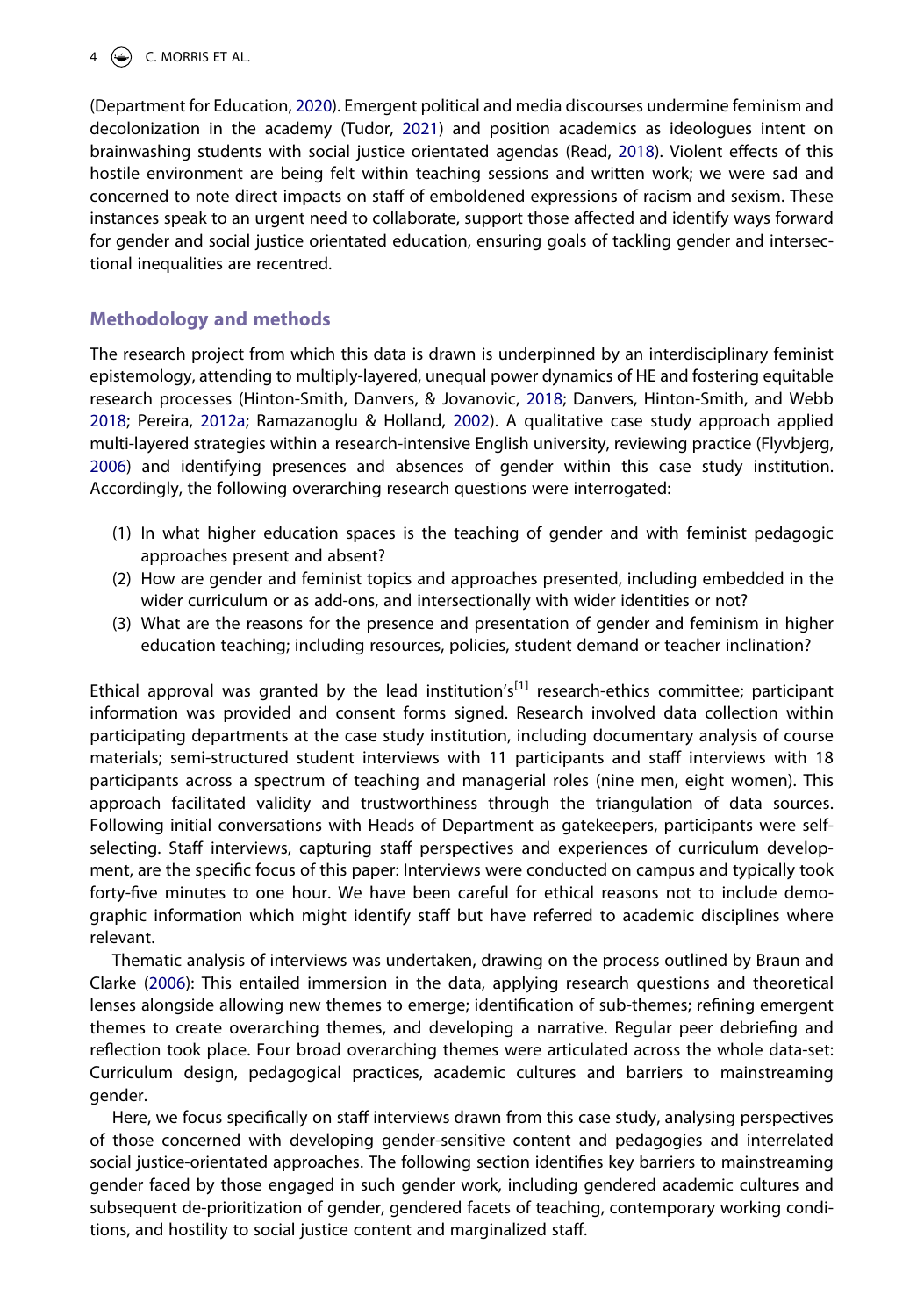# **Findings**

# *Gendered academic cultures and de-prioritization of gender as a 'live concern'*

Continued dominance of white, cis male<sup>[1](#page-10-0)</sup>, straight, economically privileged voices and canons within the disciplines, even where the particular department has a high proportion of women, was apparent. For staff working with gender and other equity concerns, this was deeply embedded in departmental cultures. One participant noted that in terms of representation, whiteness rather than gender dominated as a characteristic, however when it came to more prestigious positions these tended to be dominated by men, an observation borne out by existing research (Bhopal, [2020\)](#page-11-10).

'I would say, numerically I don't think it's necessarily men, but in terms of the highest positions of prestige and things like that it is, disproportionately. I would say in terms of the baseline demographics, the whiteness is more striking than a numerical dominance of men.'

<span id="page-5-2"></span><span id="page-5-1"></span>This reflects what we noted was a widespread focus on numbers and the notion that gender equality simplistically entails numeric representation (David, [2014\)](#page-11-23). Yet this serves to invisibilise the need to attend to gender. Attending to whiteness in the academy is crucial (Arday, [2018](#page-11-24)) and not to be overshadowed by gender concerns (Bhopal & Henderson, [2019\)](#page-11-25). Yet some junior women academics we spoke to found themselves at times struggling to get gender and interconnected equity issues on the agenda at all. Gender work, it should be noted, tended to fall to women (Morley, [1998\)](#page-12-1). There was a desire from these staff to include curriculum content that addressed historical inequities and exclusions and to develop gender inclusive sensitivities and competencies, recognizing that 'You can't have optimum research in an environment where you've got this huge number of the same kind of people. Or, whether it be the same gender, the same ethnic background, cultural educational background'. However, these participants identified lack of interest at more senior levels: 'Some people think it's a waste of time and I think people that think it's a waste of time are often the privileged ones. That's because they're at the top of the mountain, so they don't see the climb everybody else has to make'.

<span id="page-5-7"></span><span id="page-5-4"></span>Even where women have high numeric representation, it does not follow that they have parity of esteem or power (David, [2014;](#page-11-23) Reay, [2004\)](#page-13-7), particularly in intersection with raced and classed inequities (Muhs et al., [2012](#page-12-22)). There were reported perceptions that gender is no longer a 'live concern'; that 'the feminists' had dealt with gender in the academy 'in the '70s', chiming with postfeminist notions that the goals of gender equity have now been won (Gill, [2016\)](#page-11-26); that it was a 'special interest' topic rather than of mainstream value, or simply an afterthought:

<span id="page-5-5"></span>*'*I think for some people this is very much, because of their own lived experiences . . . this is something that people think about. I think for some people it's really not, or is in uneven and incomplete sorts of ways . . . I think more obviously incomplete in, oh I'll add a week with women, but not actually change anything else about the way I teach the material.'

<span id="page-5-6"></span><span id="page-5-3"></span><span id="page-5-0"></span>Inclusion of gender in curricula, according to participants, tended to be limited to a 'week on women', the field of gender frequently viewed as interchangeable with or only relevant to women. It sometimes involved inclusion of a feminist perspective, presented tokenistically as an 'alternative' perspective – separate to mainstream 'core' theorists – or simply as an 'add-on' (Hinton-Smith et al., [2021;](#page-11-27) Wright, [2016](#page-13-6)). Consequently, as one participant suggested, there were 'pockets' of good practice where there was a pre-existing interest in gender but no central drive to ensure gender was embedded; it therefore fell to individual staff. Despite efforts to engage colleagues with transforming curricula and conversations about gender, these gender workers faced being ignored or dismissed. This reflects cultures of silencing academic women (Aiston & Kent, [2020\)](#page-11-28) and continued dismissal of feminist knowledge (Code, [1991](#page-11-29)), alongside downplaying the relevance of gender. Attendees at gender and EDI events were 'self-selecting'; in our own work, we are strongly aware of the phrase 'preaching to the converted' where only those already engaged attend: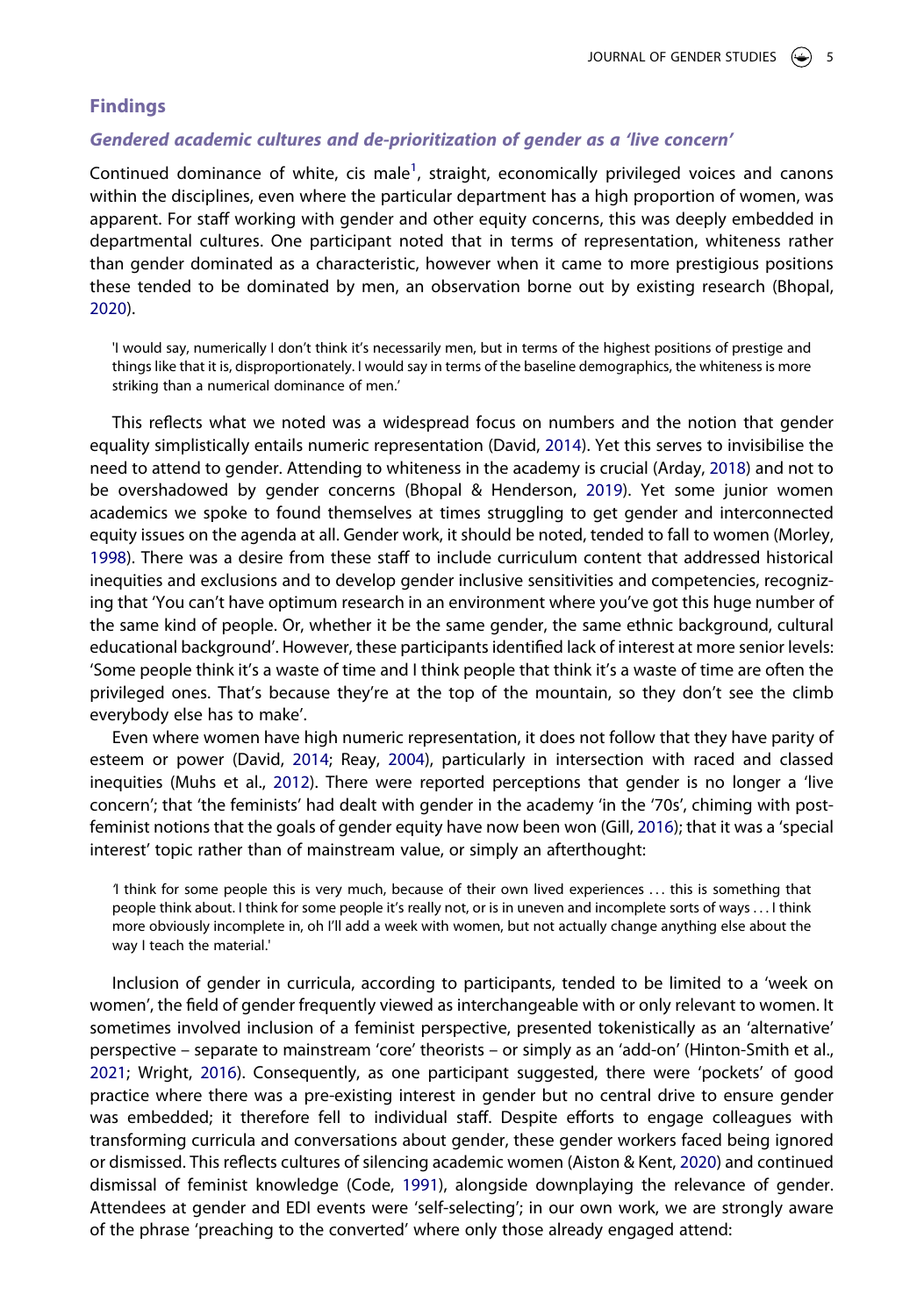#### $6 \quad \Leftrightarrow \quad$  C. MORRIS ET AL.

'I think it's being addressed in pockets, and you've got very engaged members of staff . . . You know the people who are really engaged in gender pedagogy, or gender research in their own research and in their own research clusters. My concern is the areas where those discussions are not taking place, because people have a more traditional doctrine and approach to the research. Any time we've attempted to have those discussions it's been quite difficult to bring other people into those discussions, and self-selecting, certain people turn up to certain events.'

Therefore, while individual educators with a pre-existing interest engaged with gender and sought to draw this awareness into their pedagogy and curricula, this was not generally perceived as a priority. This participant notes that despite efforts to shift the agenda, their discipline continued to be canonical and inflexible with use of standardized texts, critical or 'alternative' perspectives viewed as non-essential:

'Teaching x, I have to be more aware, but for other people who want to get through the topics that they need to cover for a x degree, the standard textbooks are fairly doctrinal. They set out the facts . . . They don't bring in those more critical perspectives or just even an alternative framing, and there's sometimes a fear, if they use an alternative text, that they're not then covering [what] they need to know.'

One participant identified various sub-disciplines which may lend themselves towards considerations of gender in course materials, asserting that they had developed a 'mixed' reading list in relation to gender. Yet there was a tendency towards binary framings of gender running through many accounts, including the notion that because we 'talk about women' or women are well represented in departments or in course materials, there is not an issue. In some cases, there was recognition of the need to move beyond thinking about gender simply as the inclusion of women to exploring multiple gender identities:

'I think some sub-disciplines are more male dominated than others, and so I think definitely within the department there's that. I think my reading lists are probably fairly mixed. As I say, with various [examples] we probably talk more about women than we do about men. Maybe that's a problem, but obviously we talk about gender identity, because that's relevant as well.'

# *Gendered dimensions of teaching*

Efforts to ensure women and non-binary authors are included and visible in course content are important considerations. However, there remain pertinent issues in relation to pedagogical delivery: One participant identified the continuation of a highly gendered 'genius model' of academia, notions of 'genius' and 'brilliance' more readily attaching themselves to male bodies in academic cultures (Morley, [2013](#page-12-23)):

<span id="page-6-1"></span>'I think there are some faculty members, mostly senior men, who ... Who are stuck in ... a particular kind of pedagogical imparting of genius model . . . It's not just on a political basis that I would reject that, I'm actually not that good at it, so that's not the most effective way for me to teach, so I avoid it. But I think that is the way that some of my colleagues, brilliant colleagues, approach teaching.'

This 'imparting genius mode' was discussed within the interview as finding its ultimate expression in 'the magisterial lecture' where an enigmatic professor speaks on a topic of (his) specialist expertise. While the participant viewed this as one of many possible pedagogical approaches, this transmissive style has drawn critiques from feminist and decolonial perspectives (hooks, [1994\)](#page-12-3) as it fails to recognize, silences and devalues multiple perspectives and forms of knowledge. The 'genius model' encapsulates patriarchal-colonial paradigms and can be viewed as a continuing vestige of archaic forms of academia (Morley, [2012\)](#page-12-24), in interaction with emergent dominant masculinized expressions of pedagogy within the neoliberal academy, which Smyth ([2017](#page-13-8)) sees exemplified in the 'rock star' academic.

<span id="page-6-2"></span><span id="page-6-0"></span>Fundamentally, the work of developing gender-sensitive curricula and pedagogies was frequently perceived by participants as undervalued. Such devaluation is augmented by the issue that those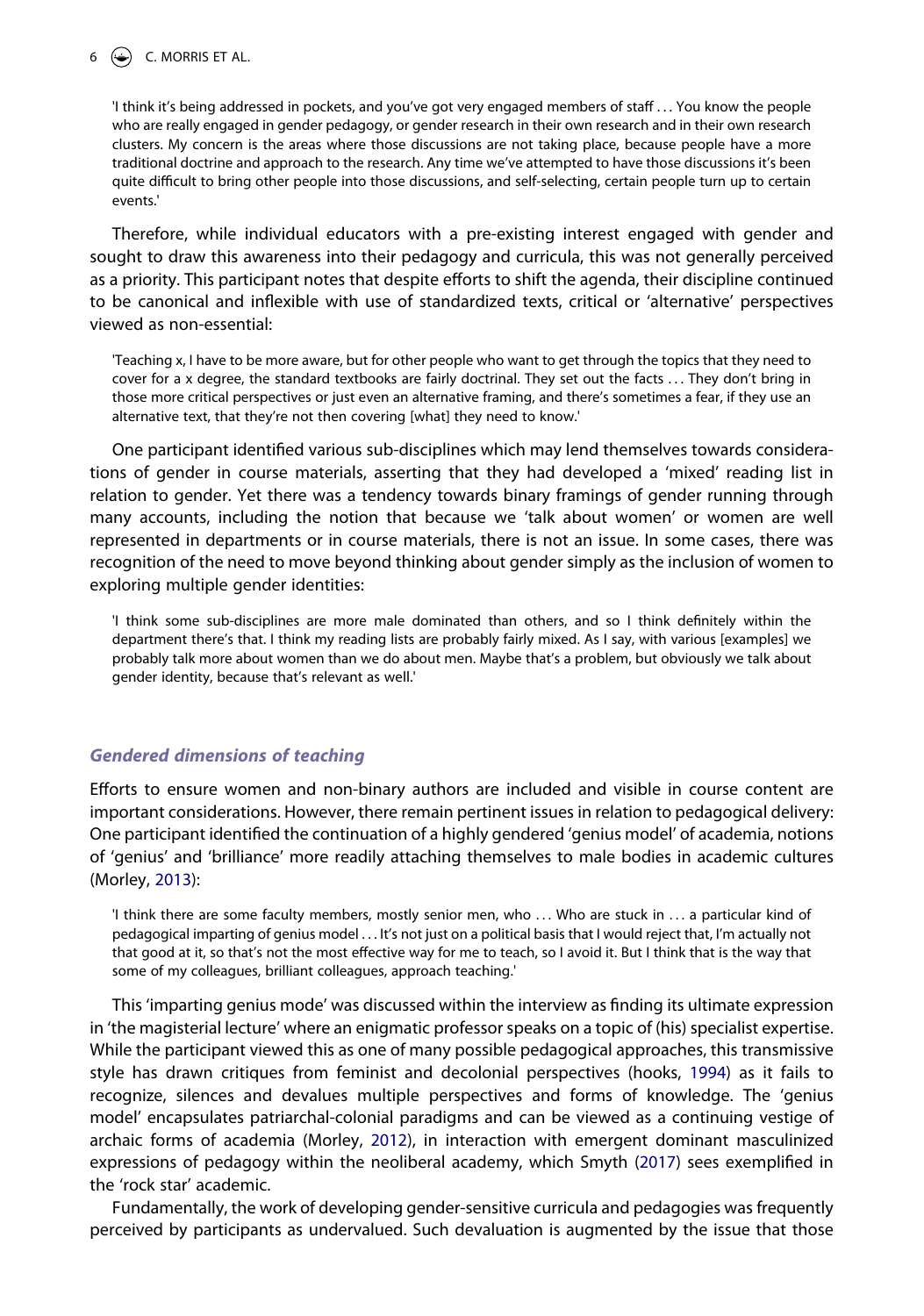engaged in such gender work are often women in teaching-focussed roles and less likely to receive recognition than those embodying the most highly valued roles embodying (male) 'genius'. This concern reflects that teaching activities can be perceived as holding less prestige than research and, despite the introduction of the Teaching Excellence Framework, accorded less institutional support (Morris et al., [2021](#page-12-9)). It also reflects ongoing feminization of certain aspects of academic labour including institutional EDI work (Ahmed, [2012\)](#page-11-2), pastoral care and teaching (Morley, [1998\)](#page-12-1).

<span id="page-7-1"></span>Binary divisions underpinning academic culture have long been critiqued by feminist scholars (Lynch, [2010\)](#page-12-25), encompassing devaluation of 'caring' work associated with bodily and emotional domains, and with women. Beyond 'representation' in terms of 'numbers of men and women' as gender equality is sometimes perceived (David, [2014](#page-11-23)), the kinds of work staff are engaged in and accompanying recognition and reward systems available are key here. Representation of women and non-binary staff in senior roles matters but so does the esteem in which non-senior or teachingfocussed staff are held – ensuring that women and non-binary role models occupying a range of positions are available alongside explicit valuing of their contributions:

'Certainly, in terms of promotion structures it would be very helpful if the university didn't have a gender pay gap or promoted women or recognized some of the feminized labour that people do in departments. So, the enormous amount of work that some people do to engage with pedagogy, make sure it's ethical, make sure it's diverse. That's not necessarily recognized, those people don't necessarily get promoted. So, I feel like, in terms of its own structures of reward and promotion and recognition of work, the university could do a lot better to help colleagues.'

# *Working conditions in neoliberal academia*

<span id="page-7-2"></span>Lack of time-space for academic practitioners to undertake curricular development work around gender and feminist concerns is an ongoing concern (Moss & Richter, [2011](#page-12-26)) and arose as a theme here (Hinton-Smith et al., 2021). These challenges are likely to be augmented in an era of everincreasing intensification of academic labour (Hall, [2020](#page-11-30); Sang, Powell, Finkel, & Richards, [2015\)](#page-13-9). Multiple pressures on staff in a competitive marketized sector are tangible, particularly in relation to detrimental impacts on staff members who face competing demands, increasing precarity (UCU (Universities and Colleges Union), [2019\)](#page-13-10), long-hours and toxic working cultures (Gill, [2010;](#page-11-31) Pereira, [2016;](#page-12-27) Sang et al., [2015\)](#page-13-9). Pressurized working environments as a barrier to gender work were apparent:

<span id="page-7-3"></span>I would say the biggest obstacle is just overwork, just being so over-committed with teaching and admin and stuff that it's really hard for us to find time. I just think, as with every other higher institution in the UK, we're just so overworked. We're so over-committed. It's such a fight to find time to review your materials. And to do the level of research it takes to rectify issues where you find them.

In terms of EDI institutional requirements, the laborious work of documenting and evidencing compliance and developing institutional plans can take precedence (Ahmed, [2012\)](#page-11-2) over meaningful change, particularly at curriculum level. While institutions, in strategic plans and marketing materials, frequently make reference to desires to 'innovate', 'disrupt', 'revolutionize' and 'transform', drawing on emancipatory language of liberatory pedagogies (Tudor,[2021](#page-13-3)), the reality for many staff is that institutional bureaucratic processes surrounding curriculum development, are time-consuming and constrain what is possible:

'I think there's a real institutional problem in that, although there seems to be a lot of talk about developing pedagogy and developing innovation the reality is it's very bureaucratic . . . How we spend our time is very much determined by bureaucratic processes, and sometimes engaging in some of these bigger issues seems like a luxury.*'*

<span id="page-7-0"></span>Staff spoke of feeling exhausted and demoralized, reflecting intensification of academic work under neoliberalism (Gill, [2010](#page-11-31); Hall, [2020;](#page-11-30) Sang et al., [2015](#page-13-9)). This impacted on motivation for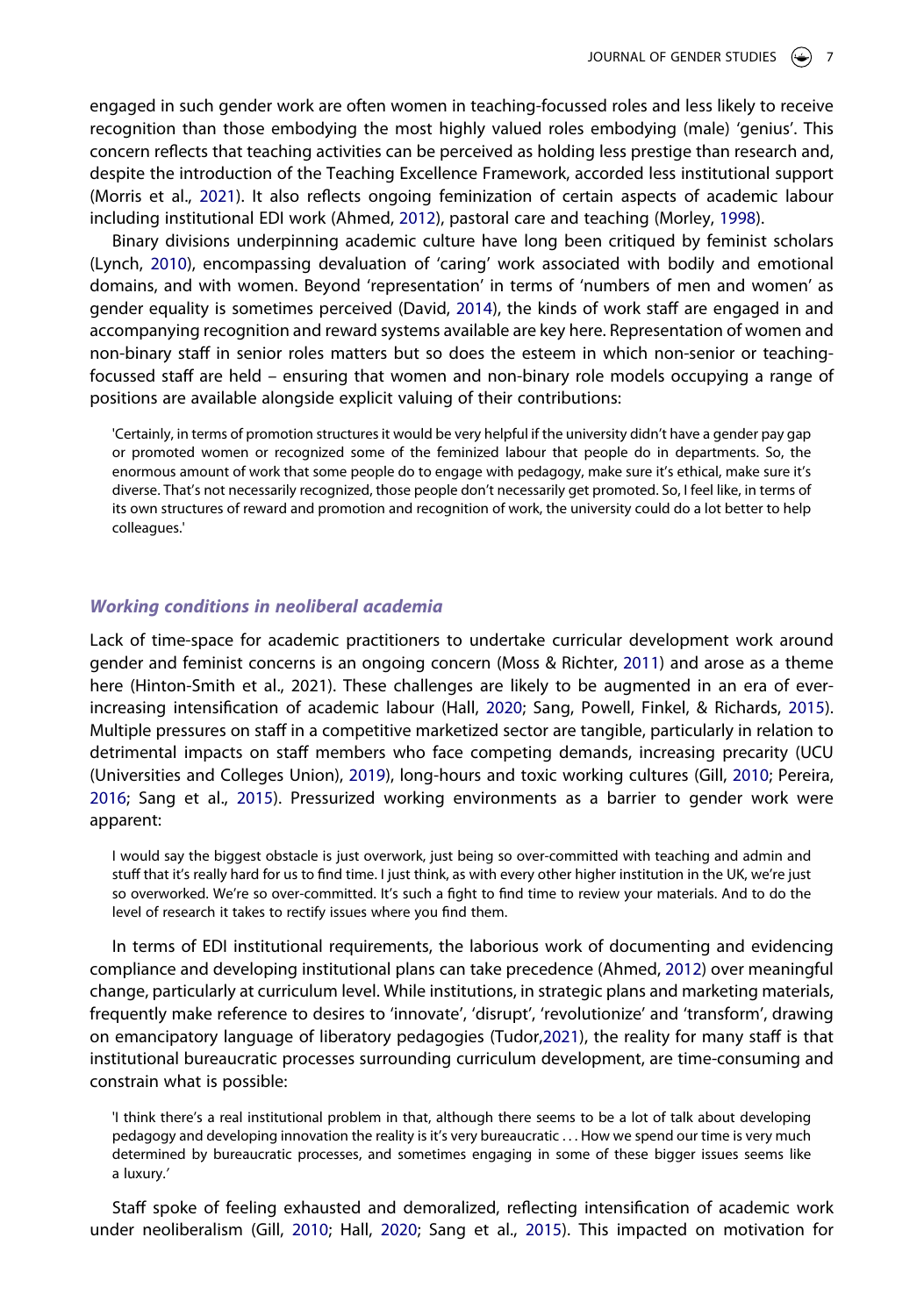curriculum development; such issues intertwined with a sense of disillusionment at the lack of progress on EDI goals with perceptions of 'lip service' being paid but a lack of meaningful change on the ground (Ahmed, [2012\)](#page-11-2).

<span id="page-8-1"></span>Also apparent were perceptions of gender in competition with other facets of identity and power (Bhopal & Henderson, [2019\)](#page-11-25). We were inspired to see that the decolonization agenda was frequently referred to, demonstrating how this idea has gained momentum. However, there was little recognition of interplay of intersecting dimensions of power or a sense that attending to gender forms a vital aspect of decolonization due to their deep interconnectedness (De Jong et al., [2018](#page-11-12); Lugones, [2007](#page-12-11); Méndez, [2015;](#page-12-28) Tudor, [2021](#page-13-3)). Rather, the need to decolonize tended to be viewed as the only current priority, leaving no time for gender. As previously touched on, participants referred to high numbers of women faculty, perhaps indicating that gender issues are paradoxically less likely to be viewed as relevant due to the presence of women; this quotation recognizes non-ethnically diverse faculty and western-centric knowledge. It alludes to the particularly gendered nature of institutional EDI and curriculum development work and expectation that women will adopt these roles:

'I think for me the decolonizing agenda is more urgent, because I think there have been improvements within the sector in relation to gender equality . . . As someone in a now more managerial role, you realize how far we still have to go in terms of gender perceptions and in terms of the assumptions that people make and in terms of gender stereotyping. I'm one of those people who does exactly as a woman is supposed to do, like the citizenship roles, but obviously we have a lot of women in faculty.'

Another participant identified the importance of providing in-depth explorations of different forms of oppression while retaining an intersectional lens. There was a perception that this can be conceptually and pedagogically complex and challenging – indicating a need for resources for those engaged in this important work, rather than leaving it up to individual lecturers to grapple with these issues:

'I think it's actually helpful to see them [issues of gender, race and other categories] separately but bearing in mind that we need an intersectional approach, so that's why it's contradictory. I think it's not enough just to look at gender, but sometimes, when you try to do too many things, it all gets muddled, and I think it's partly about identifying where the problem is.'

### *Hostility to social justice content and marginalized staff*

<span id="page-8-0"></span>A further dimension to challenges of prioritizing gender content and pedagogies, relates to consumerism and the employability agenda, reflected in perceptions and responses of students who may not see the relevance to their particular career pathway (explored further in Hinton-Smith et al., [2021\)](#page-11-27). While gender has relevance to many careers and life experiences, this emphasis reflects marketized HE and the instrumentality it fosters: In this milieu, students are reduced to consumers (Brule, [2004\)](#page-11-32) purchasing a degree in order to facilitate entry into their chosen profession. Student responses may be simultaneously influenced by concerns in the popular press about the validity of degree courses, value of university education and perceived imposition of social justice content and practices (Read, [2018\)](#page-12-18). Several academics reported student expressions of resentment towards social justice content and theoretical lenses in their evaluations and some were unfortunately exposed to hostile sexist and racist content in class discussions and assessments, reflecting the wider sociopolitical context (Giroux, [2021](#page-11-0); Tudor, [2021\)](#page-13-3).

'A few of them have been like ... There was one who, in the evaluation, said something like, why are we even bothering with the theory side of things? Why don't we just do [subject]? It is a Marmite type of module in as much as I'd say the vast majority of students get it, enjoy it, engage with it, but we do get a kind of resistance ... What are we doing this for, what's the point, this isn't going to help me if I go and work in [field of work]. But we do have people here who are here because they want to earn lots of money and become successful [in their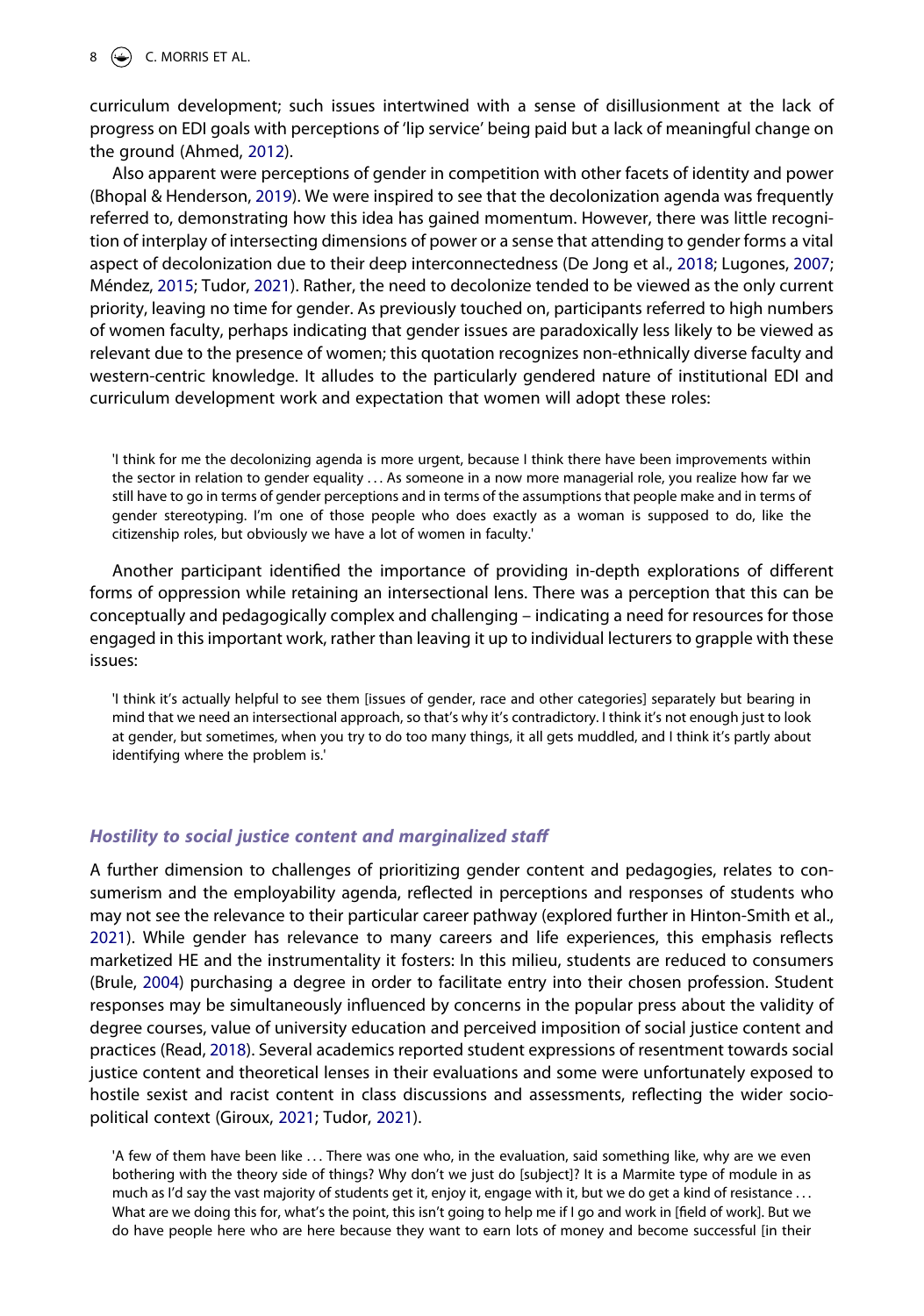field] and when you ask them about gender or race, they're not interested. They're not the majority, but it's quite a strong resistance movement, shall we say.'

<span id="page-9-2"></span><span id="page-9-0"></span>The relatively recently introduced Teaching Excellence Framework means student evaluations hold weight and can discriminate and impact on academic careers; feedback may carry sexist and racist overtones (Heffernan, [2021\)](#page-11-33). The spectre of negative evaluations may dissuade academics, particularly those on temporary contracts (Read & Leathwood, [2020](#page-12-29)), from introducing challenging content. Narrowly instrumental foci which dismiss theorization of social, contextual factors as irrelevant is concerning, especially given the urgency of responding to the current socio-political context (Burke & Carolissen, [2018\)](#page-11-15). There is an important case to be made to students, departments and institutions around ensuring learners are provided with critical tools to challenge dominant conceptions, interrogate contexts in which they live, work and research and to understand histories of sexism, racism, colonialism, classism, ageism and ableism which contribute to shaping their experiences and those who they encounter in everyday and professional lives. Transparency and explaining why we are doing what we do, even though it may feel discomforting to students (Pereira, [2012b\)](#page-12-30) may be one strategy. However, these are not pedagogical challenges individual lecturers, especially those occupying marginalized positionalities, should be left to deal with in isolation.

# <span id="page-9-1"></span>**Conclusions**

This article contributes a case study of experiences of those who are committed to developing gender in the HE curriculum in the contemporary UK context. It is contextualized in the current moment with multiple challenges facing staff involved in curriculum development. We address the lack of gender mainstreaming in this context, considering impacts of the socio-political milieu alongside intensification of neoliberal management practices and poor working conditions. The article identifies multi-faceted challenges facing HE practitioners committed to 'gender work' and challenging continuing gendered inequities in the academy. We echo work which locates feminist and gender work as operating beneath the radar of mainstream institutional practice (Moss & Richter, [2011\)](#page-12-26) in contradiction to stated institutional commitments to gender equity (Ahmed, [2012\)](#page-11-2).

Differing perspectives were undoubtedly influenced by many varied, often partial, contradictory and contested approaches to and discourses – surrounding gender. These included notions that gender is not currently a priority – positioned as the goals of gender equality having been won, a reduction of the field of gender to numerical representation, and other social justice issues requiring more priority. This reflects continuing post-feminist framings (Gill, [2016](#page-11-26)) and echoes commentators who have found that different aspects of social justice are often viewed as in competition (Bhopal & Henderson, [2019\)](#page-11-25), that attending to one facet means abandoning another. In line with MacKinnon [\(2017a\)](#page-12-7), this suggests that there is an urgent need for more gender literacy among HE staff to enable them to respond to EDI requirements and meaningfully work to embed gender in the curriculum. We further emphasize a need for intersectional understandings in shaping curricula and pedagogies. Institutional commitment and resource is required, rather than relying on the 'good will' of often marginalized and precariously positioned individuals. In relation to debates around mainstreaming gender, there is much to be said for drawing on the expertise of staff with specialisms in gender and intersectionality to contribute enhanced up-to-date knowledge and understanding to strengthen curriculum development.

Our research indicates the impossibility of separating out learning and teaching from academic cultures and environments, from the working conditions of staff and shifting dynamics between lecturers and students within marketized HE. There are indications that the current reactionary political climate (Burke & Carolissen, [2018](#page-11-15)) – in tandem with historic and ongoing inequities – permeates learning spaces, creating hostilities towards marginalized staff delivering gender and social justice content. There is an urgent need to address this reality and support staff as they tackle these issues, in some cases facing harassment. Feminist, decolonial pedagogies and social justice content can be risky for (predominantly women) staff employed on insecure contracts (UCU (Universities and Colleges Union), [2019\)](#page-13-10), potentially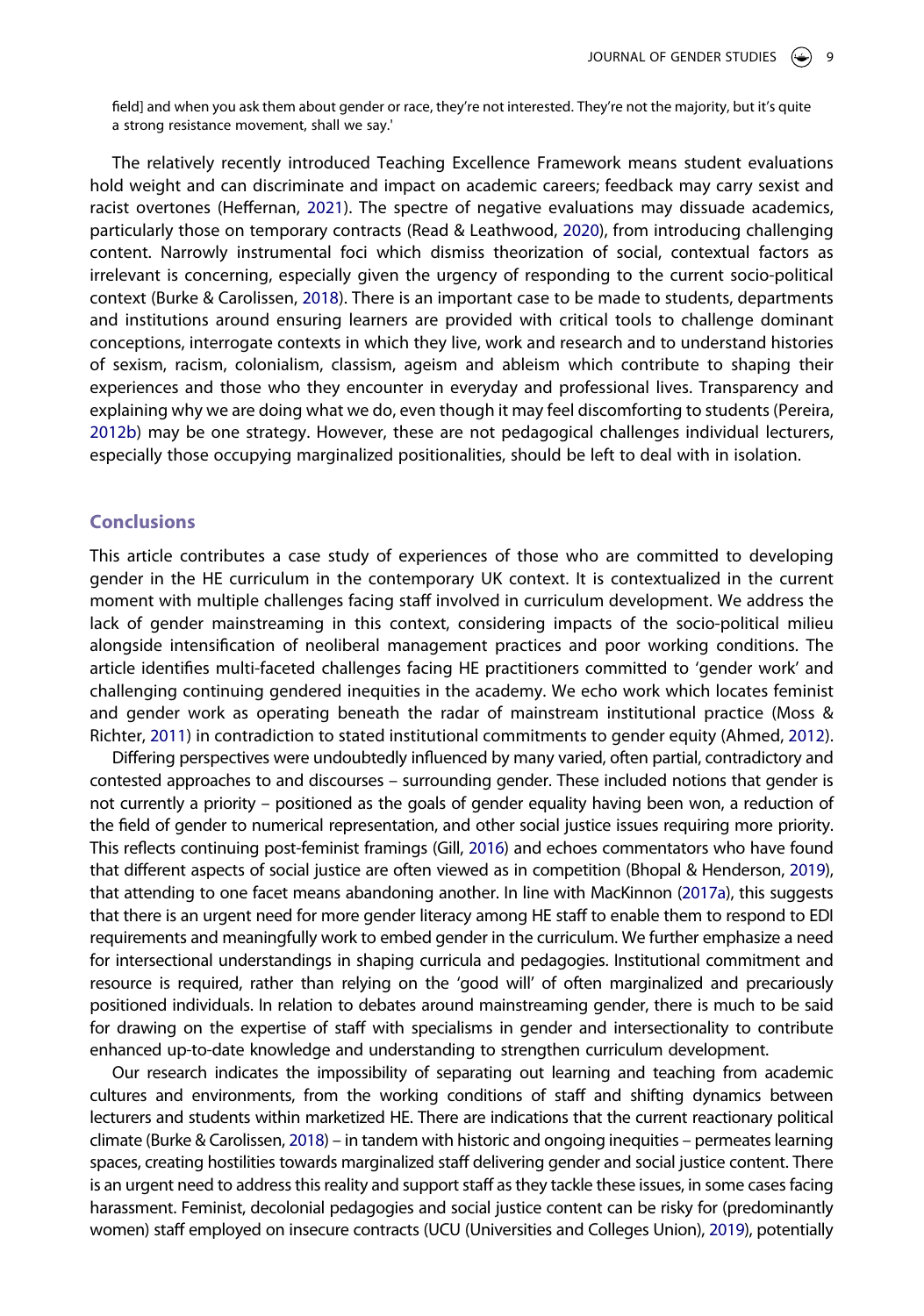<span id="page-10-1"></span>attracting poor student 'satisfaction' ratings or complaints (Heffernan, [2021](#page-11-33)) thus further constraining curriculum innovation (Read and Leathwood, [2020](#page-12-31)); contemporary working conditions are inevitably part of the wider conversation. Notwithstanding complex challenges, we take hope and inspiration from the committed and thoughtful participants we spoke to who care deeply about their students, bringing creativity, commitment and passion to their work. Renewed conversations about gender, the drive to decolonize and increasing recognition of the interconnectedness of gender, race and other facets of oppression have created a timely moment to rejuvenate ongoing curriculum development efforts. Working collaboratively and in solidarity to share interdisciplinary perspectives and expertise and to make the case for institutional support and resource, is a starting-point for ensuring gender remains firmly on the HE agenda; together we might even begin loosening and removing some of the bricks in the 'brick walls' (Ahmed, [2012\)](#page-11-2) which at times inhibit this crucial work.

#### <span id="page-10-0"></span>**Note**

1. A person who identifies as male and who was assigned male at birth

# **Acknowledgments**

The team would like to thank all those who participated in and helped to facilitate this study. They also thank their families, friends and supportive colleagues who have enabled this work. The lead author would like to thank the co-authors for the opportunity to work on this important project and for all the feminist solidarity and inspiration along the way.

# **Disclosure statement**

No potential conflict of interest was reported by the authors.

# **Notes on contributor**

*Dr Charlotte Morris* is Lecturer in Education and Sociology based at the School of Education and Sociology, University of Portsmouth. Research interests relate to gendered lives across the domains of work, care, intimacy and education. She previously taught across Sociology, Education and Gender Studies at the University of Sussex where she completed a PhD Gender Studies (2014). She has held posts as Research Fellow with the Centre for Higher Education & Equity Research and as a researcher in the field of learning and teaching in higher education at Anglia Ruskin University and the University of Brighton, undertaking research in the field of widening participation and inclusive pedagogies and practices.

*Dr Tamsin Hinton-Smith* is a Senior Lecturer in Education at the University of Sussex. Her primary research interests relate to 'non-traditional' students in higher education, and experiences of (un)belonging and marginalisations. After developing an academic career in Sociology, including as Co-Director of the Centre for Gender Studies; she moved to the Education department at the University of Sussex in 2014. Here she has continued to develop and expand her interests around people's experiences of accessing and participating in compulsory, further, higher and informal educational contexts; and the organizational cultures that support or inhibit this.

*Dr Rosa Marvell* is Student Success and Progression Postdoctoral Research Assistant at Oxford Brookes University and recently completed their ESRC-funded PhD in the Department of Education at the University of Sussex, associated with the Centre for Higher Education and Equity Research (CHEER) and the Centre for Teaching and Learning Research (CTLR). Her doctoral study, entitled 'Exploring postgraduate taught (PGT) trajectories through the narratives of firstgeneration students enrolled on Master's Programmes in England', is focused on the complexity and topography of journeys into Master's-level study, explored through life-history narrative interviews and visual timelining.

*Professor Kimberley Brayson* joined Leicester law School in 2020 and prior to that was Senior Lecturer and Co-Director of the Sussex Centre for Gender Studies at the University of Sussex. She completed her Ph.D at Queen Mary, University of London (2014) and have a bilingual masters in Legal Theory from the European Academy of Legal Theory, Brussels (magna cum laude) with a semester spent at the EUI, Florence (2006). I completed my undergraduate degree in English Law and German Law at the University of Kent with a year spent at the Phillips Universität, Marburg, Germany (2005).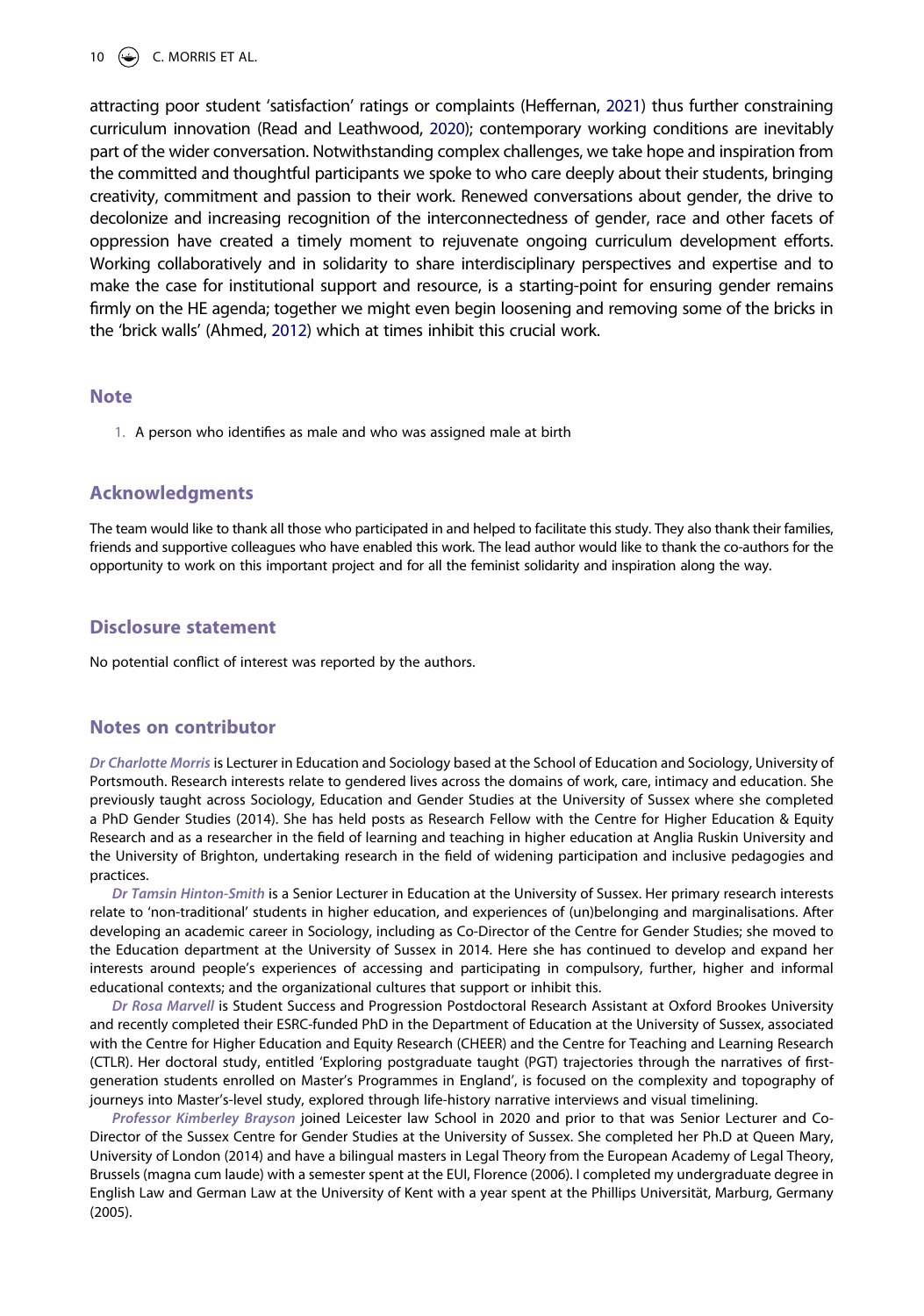# **References**

- <span id="page-11-2"></span>Ahmed, S. ([2012\)](#page-1-2). *On Being Included: Racism and Diversity in Institutional Life*. Duke University Press.
- <span id="page-11-16"></span>Ahrens, P., Celis, K., Childs, S., Engeli, I., Evans, E., & Mügge, L. [\(2018\)](#page-3-0). Contemporary crises in European politics: Gender equality+ under threat. *European Journal of Politics and Gender*, *1*(3), 301–306.
- <span id="page-11-28"></span>Aiston, S. J., & Kent, F. C. ([2020](#page-5-0)). The silence/ing of academic women. *Gender and Education*. doi:[10.1080/](https://doi.org/10.1080/09540253.2020.1716955) [09540253.2020.1716955](https://doi.org/10.1080/09540253.2020.1716955)
- <span id="page-11-24"></span>Arday, J. ([2018](#page-5-1)). Dismantling power and privilege through reflexivity: Negotiating normative Whiteness, the Eurocentric curriculum and racial micro-aggressions within the Academy. *Whiteness and Education*, *3*(2), 141–161.

<span id="page-11-1"></span>Bhambra, G., Gebrial, D., & Nisancioglu, K. (Eds). [\(2018\)](#page-1-3). *Decolonising the University*. Pluto Press.

- <span id="page-11-10"></span>Bhopal, K. [\(2020\)](#page-2-0). Gender, ethnicity and career progression in UK higher education: A case study analysis. *Research Papers in Education*, *35*, 6.
- <span id="page-11-25"></span>Bhopal, K., & Henderson, H. ([2019](#page-5-2)). Competing inequalities: Gender versus race in higher education institutions in the UK. *Educational Review*. doi:[10.1080/00131911.2019.1642305](https://doi.org/10.1080/00131911.2019.1642305)
- <span id="page-11-22"></span>Braun, V., & Clarke, V. ([2006](#page-4-0)). Using thematic analysis in psychology. *Qualitative Research in Psychology*, *3*(2), 77–101.
- <span id="page-11-32"></span>Brule, E. [\(2004\)](#page-8-0). Going to Market: Neoliberalism and the Social Construction of the University Student as an Autonomous Consumer. In M. Reimer (Ed.), *Inside the Corporate U: Women in the Academy Speak Out*. Sumach Press, 255.
- <span id="page-11-15"></span>Burke, P. J., & Carolissen, R. ([2018\)](#page-3-1). Gender, post-truth populism and higher education pedagogies. *Teaching in Higher Education*, *23*(5), 543–547.
- <span id="page-11-8"></span>Coate, K. ([2018](#page-2-1)). Teaching gender: An inter-generational discussion. *Pedagogy, Culture and Society*, *26*(3), 485–488.
- <span id="page-11-29"></span>Code, L. [\(1991\)](#page-5-3). *What can she know? Feminist theory and the construction of knowledge*. Cornell University Press.
- <span id="page-11-17"></span>Corrêa, S. [\(2018\)](#page-3-2). The globalisation of anti-gender campaigns. Transnational anti-gender movements in Europe and Latin America create unlikely alliances. International Politics and Society. [Accessed May 2021]. [https://www.ips](https://www.ips-journal.eu/topics/democracy-and-society/the-globalisation-of-anti-gender-campaigns%20132761/)[journal.eu/topics/democracy-and-society/the-globalisation-of-anti-gender-campaigns–2761/](https://www.ips-journal.eu/topics/democracy-and-society/the-globalisation-of-anti-gender-campaigns%20132761/)
- <span id="page-11-6"></span>Crenshaw, K. ([1991\)](#page-2-2). Mapping the Margins: Intersectionality, Identity Politics, and Violence against Women of Color. *Stanford Law Review*, *43*(6), 1241–1299.
- <span id="page-11-20"></span>Danvers, E., Hinton-Smith, T. & Webb, R. [\(2018\)](#page-4-1). Power, pedagogy and the personal: Feminist ethics in facilitating a doctoral writing group. *Teaching in Higher Education*, *24*(1), 32–46.
- <span id="page-11-13"></span>Darder, A., & Baltodano, M. [\(2003\)](#page-3-3). *The critical pedagogy reader*. Routledge.
- <span id="page-11-23"></span>David, M. ([2014](#page-5-4)). *Feminism, Gender and Universities: Politics, Passion and Pedagogies*. Routledge.
- <span id="page-11-7"></span>David, M. ([2016](#page-2-3)). A Feminist Manifesto for Education. Cambridge: Polity Press.
- <span id="page-11-12"></span>De Jong, S., Icaza, R., & Ritazibwa, O. (Eds). ([2018](#page-3-4)). *Decolonization and Feminisms in Global Teaching and Learning*. Routledge.
- <span id="page-11-19"></span>Department for Education ([2020](#page-4-2)). *Plan your relationships, sex and health curriculum*. UK Government. [Accessed January 2021]. [https://assets.publishing.service.gov.uk/government/uploads/system/uploads/attachment\\_data/file/908013/](https://assets.publishing.service.gov.uk/government/uploads/system/uploads/attachment_data/file/908013/Relationships_Education__Relationships_and_Sex_Education__RSE__and_Health_Education.pdf) Relationships\_Education \_Relationships\_and\_Sex\_Education\_RSE\_\_and\_Health\_Education.pdf
- <span id="page-11-18"></span>Department for Education ([2021](#page-3-5)). *Press Release: Landmark proposals to strengthen free speech at universities*. UK Government. [Accessed June 2021]. [https://www.gov.uk/government/news/landmark-proposals-to-strengthen-free](https://www.gov.uk/government/news/landmark-proposals-to-strengthen-free-speech-at-universities)[speech-at-universities](https://www.gov.uk/government/news/landmark-proposals-to-strengthen-free-speech-at-universities)
- <span id="page-11-5"></span>Drew, E., & Canavan, S. [\(2020\)](#page-2-4). *The Gender-Sensitive University: A Contradiction in Terms?* Routledge.
- <span id="page-11-21"></span>Flyvbjerg, B. [\(2006\)](#page-4-3). Five Misunderstandings about Case Study Research. *Qualitative Enquiry*, *12*(2), 219–245.
- <span id="page-11-31"></span>Gill, R. [\(2010\)](#page-7-0). Breaking the silence: The hidden injuries of the neoliberal university. In R. Ryan-Flood & R. Gill (Eds.), *Secrecy and silence in the research process: Feminist reflections* (pp. 228–244). Routledge.
- <span id="page-11-26"></span><span id="page-11-0"></span>Gill, R. [\(2016\)](#page-5-5). Post-postfeminism?: New feminist visibilities in postfeminist times. *Feminist Media Studies*, *16*(4), 610–630. Giroux, H. [\(2021\)](#page-1-4). *Race, Politics, and Pandemic Pedagogy: Education in a Time of Crisis*. Bloomsbury.
- <span id="page-11-14"></span>Gore, J. ([1992](#page-3-6)). What can we do for you? Struggling over empowerment in critical and feminist pedagogy. In C. Luke & J. Gore (Eds.), *Feminisms and critical pedagogy* (pp. 54–73). Routledge.
- <span id="page-11-11"></span>Haggis, T. [\(2006\)](#page-2-5). Pedagogies for diversity: Retaining critical challenge amidst fears of 'dumbing down'. *Studies in Higher Education*, *31*(5), 521–535.
- <span id="page-11-30"></span>Hall, R. [\(2020\)](#page-7-0). The Hopeless University: Intellectual Work at the End of the End of History. *Postdigital Science and Education*, *2*(3), 830–848.
- <span id="page-11-33"></span>Heffernan, T. [\(2021](#page-9-0)). Sexism, racism, prejudice, and bias: A literature review and synthesis of research surrounding student evaluations of courses and teaching. *Assessment & Evaluation in Higher Education*, 1–11. doi:[10.1080/](https://doi.org/10.1080/02602938.2021.1888075) [02602938.2021.1888075](https://doi.org/10.1080/02602938.2021.1888075)

<span id="page-11-4"></span>Henderson, E. ([2015](#page-2-6)). *Gender Pedagogy: Teaching, Learning and Tracing Gender in Higher Education*. London: Palgrave.

- <span id="page-11-9"></span>Henderson, E. ([2018](#page-2-1)). Gender defender: Response to Kelly Coate's review of Gender Pedagogy (Palgrave). *Pedagogy, Culture and Society*, *26*(3), 489–490.
- <span id="page-11-3"></span>Henderson, E. [\(2019\)](#page-1-5). On being the 'gender person' in an academic department: Constructions, configurations and implications. *Journal of Gender Studies*, *28*(6), 730–742.
- <span id="page-11-27"></span>Hinton-Smith,T., Marvell, R., Morris, C. and Brayson, K. ([2021](#page-5-6)). *It's not something that we think about with regard to curriculum. Exploring gender and equality awareness in higher education curriculum and pedagogy*. Exploring gender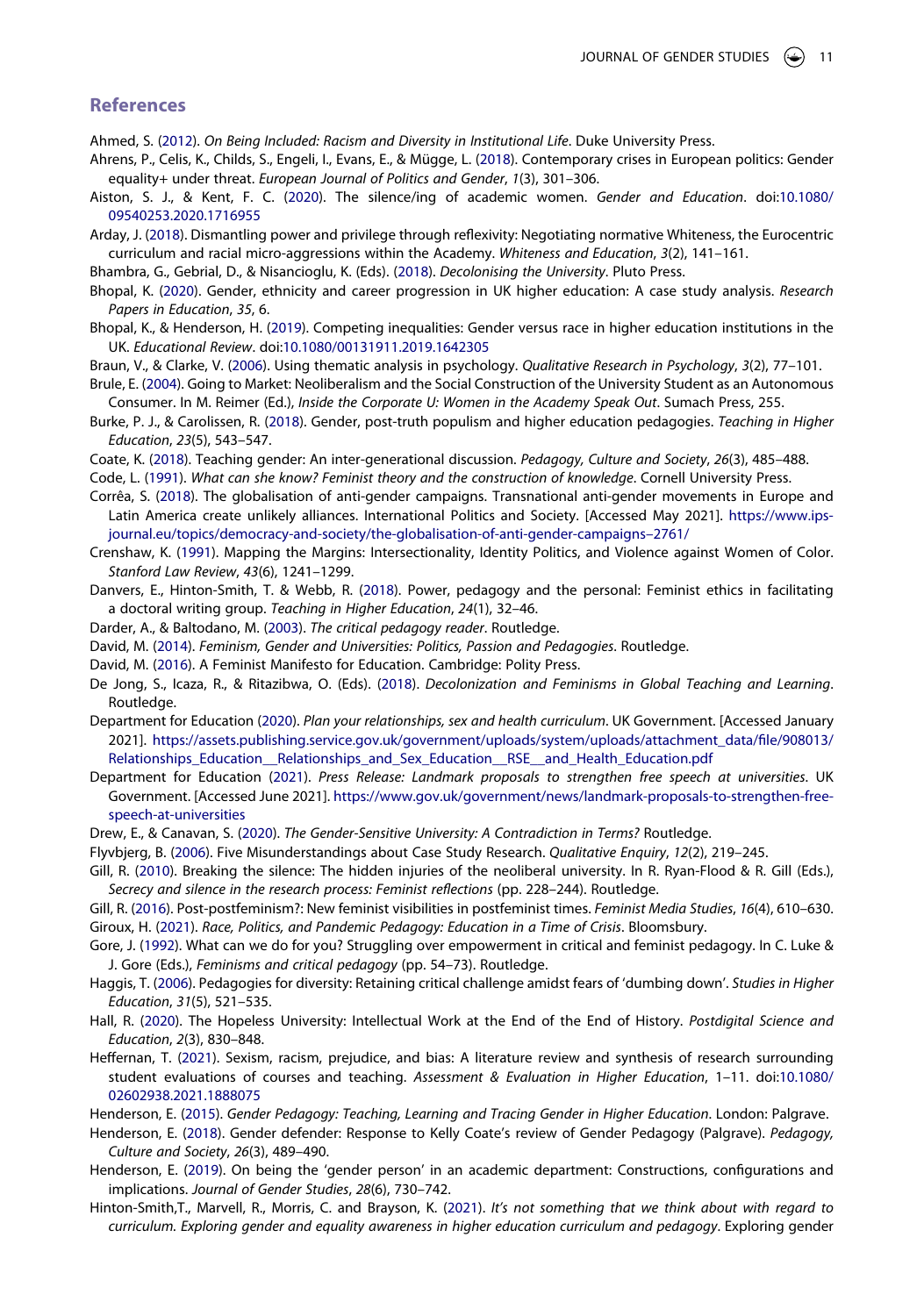12  $\left(\rightarrow\right)$  C. MORRIS ET AL.

and equality awareness in higher education curriculum and pedagogy,Gender and Education. Doi: [10.1080/](https://doi.org/10.1080/09540253.2021.1947472) [09540253.2021.1947472](https://doi.org/10.1080/09540253.2021.1947472)

- <span id="page-12-19"></span>Hinton-Smith, T., Danvers, E., & Jovanovic, T. ([2018](#page-4-1)). Roma women's higher education participation: Whose responsibility? *Gender and Education*, *30*(7), 811–828.
- <span id="page-12-3"></span>Hooks, B. [\(1994\)](#page-2-6). *Teaching to Transgress: Education as the practice of freedom*. Routledge.
- <span id="page-12-5"></span>Hooks, B. [\(2015\)](#page-2-7). *Feminism Is for Everybody: Passionate Politics*. Routledge.

<span id="page-12-17"></span><span id="page-12-15"></span>Jackson, C., & Sundaram, V. [\(2020\)](#page-3-7). *Lad Culture in Higher EducationSexism, Sexual Harassment and Violence*. Routledge. Kayali, L., & Walters, M. ([2019\)](#page-3-8). *Prejudice and hate on university campuses: Repairing harms through student-led dialogue*.

Final evaluation report, University of Sussex. [Accessed June 2019]. <http://sro.sussex.ac.uk/id/eprint/84557>

<span id="page-12-31"></span>Leathwood, C., & Read, B. [\(2020\)](#page-10-1). Short-term, short-changed? A temporal perspective on the implications of academic casualisation for teaching in higher education. *Teaching in Higher Education*, 1–16. doi:[10.1080/](https://doi.org/10.1080/13562517.2020.1742681) [13562517.2020.1742681](https://doi.org/10.1080/13562517.2020.1742681)

<span id="page-12-11"></span>Lugones, M. [\(2007\)](#page-3-9). Heterosexualism and the Colonial/Modern Gender System. *Hypatia*, *22*(1), 186–209.

- <span id="page-12-25"></span>Lynch, K. ([2010](#page-7-1)). Carelessness: A hidden doxa of higher education. *Arts and Humanities in Higher Education: An International Journal of Theory, Research and Practice*, *9*(1), 54–67.
- <span id="page-12-7"></span>MacKinnon, C. A. [\(2017a\)](#page-2-8). *Gender Literacy, in Butterfly Politics* (pp. 217–224). Harvard University Press.
- <span id="page-12-8"></span>MacKinnon, C. A. ([2017b\)](#page-2-9). Mainstreaming Feminism in Legal Education. In *Butterfly Politics* (pp. 225–241). Cambridge, USA: Harvard University Press.
- <span id="page-12-10"></span>Maldonado-Torres, N., Vizcaino, R., Wallace, J., & Jeong Eun, A. W. ([2017](#page-3-10)). Decolonising Philosophy (64–90). In G. Bhambra, D. Gebrial, & K. Nisancioglu (Eds.), *Decolonising the University*. Pluto Press.
- <span id="page-12-2"></span>McAlpine, L. ([2010\)](#page-2-10). Fixed-term researchers in the social sciences: Passionate investment, yet marginalizing experiences. *International Journal for Academic Development*, *15*(3), 229–240.
- <span id="page-12-28"></span>Méndez, X. ([2015\)](#page-8-1). Notes towards a decolonial feminist methodology: Revisiting the race/gender matrix. *Trans-scripts*, *5*, 41–59.
- <span id="page-12-1"></span>Morley, L. ([1998](#page-2-11)). All you need is love: Feminist pedagogy for empowerment and emotional labour in the academy. *International Journal of Inclusive Education*, *2*(1), 15–27.
- <span id="page-12-0"></span>Morley, L. ([2007](#page-1-6)). Sister-matic: Gender mainstreaming in higher education. *Teaching in Higher Education*, *12*(5–6), 607–620.
- <span id="page-12-24"></span>Morley, L. ([2012](#page-6-0)). Researching Absences and Silences in Higher Education: Data for Democratisation. *Higher Education Research & Development*, *31*(3), 353–368.
- <span id="page-12-23"></span>Morley, L. [\(2013\)](#page-6-1). The Rules of the Game: Women and the Leaderist Turn in Higher Education. *Gender and Education*, *25*  (1), 116–131.
- <span id="page-12-9"></span>Morris, C., Kadiwal, L., Telling, K., Ashall, W., Kirby, J., & Mwale, S. ([2021\)](#page-2-12). (in press) Restorying imposter syndrome in the Early Career stage: Reflections, recognitions and resistance. In M. Addison, M. Breeze, & Y. Taylor (Eds.), *(2021) Handbook of Imposter Syndrome in Higher Education*. New York: Palgrave Macmillan.
- <span id="page-12-26"></span>Moss, D., & Richter, I. [\(2011\)](#page-7-2). Changing times of feminism and higher education: From community to employability. *Gender and Education*, *23*(2), 137–151.
- <span id="page-12-14"></span>Mügge, L., Montoya, C., Emejulu, A., & Weldon, L. [\(2018\)](#page-3-11). Intersectionality and the politics of knowledge production. *European Journal of Politics and Gender*, *1*(1), 17–36.
- <span id="page-12-22"></span>Muhs, G., Niemann, Y.N., Gonzalez, C. & Harris, A. (eds.). [\(2012](#page-5-7)). *Presumed Incompetent: The intersections of race and class for women in academia*. Utah State University Press.
- <span id="page-12-6"></span>Naffine, N. [\(2002\)](#page-2-13). In praise of legal feminism. *Legal Studies*, *22*(1), 71–101.
- <span id="page-12-13"></span>Nielsen, G. B. ([2019](#page-3-12)). Radically democratising education? New student movements, equality and engagement in common, yet plural, worlds. *Research in Education*, *103*(1), 85–100.
- <span id="page-12-20"></span>Pereira, M. [\(2012a\)](#page-4-4). 'Feminist theory is proper knowledge, but ...': The status of feminist scholarship in the academy. *Feminist Theory*, *13*(3), 283–303.
- <span id="page-12-30"></span>Pereira, M. ([2012b\)](#page-9-1). Uncomfortable classrooms: Rethinking the role of student discomfort in feminist teaching. *European Journal of Women's Studies*, *19*(1), 128–135.
- <span id="page-12-27"></span>Pereira, M. ([2016](#page-7-3)). Struggling within and beyond the performative university. *Articulating Activism and Work in an "Academia without Walls" Women's Studies International Forum*, *54*, 100–110.
- <span id="page-12-4"></span>Phipps, A. ([2017](#page-2-14)). Speaking up for what's right: Politics, markets and violence in higher education. *Feminist Theory*, *18*(3), 357–361.
- <span id="page-12-12"></span>Phipps, A. ([2020](#page-3-13)). *Me, not you: The problem with mainstream feminism*. Manchester University Press.
- <span id="page-12-16"></span>Phipps, A., & Young, I. [\(2015\)](#page-3-7). Neoliberalisation and 'Lad Cultures' in Higher Education. *Sociology*, *49*(2), 305–322.

<span id="page-12-21"></span>Ramazanoglu, C., & Holland, J. ([2002](#page-4-4)). *Feminist Methodology: Challenges and Choices*. Sage.

- <span id="page-12-18"></span>Read, B. [\(2018\)](#page-3-14). Truth, masculinity and the anti-elitist backlash against the university in the age of Trump. *Teaching in Higher Education*, *23*(5), 593–605.
- <span id="page-12-29"></span>Read, B. & Leathwood, C. ([2020](#page-9-2)). Casualised academic staff and the lecturer-student relationship: *Shame, (Im)permanence and (Il)legitimacy*,*British Journal of Sociology of Education*,*41* (4), 539–554. [https://doi.org/10.1080/01425692.](https://doi.org/10.1080/01425692.2020.1748570) [2020.1748570](https://doi.org/10.1080/01425692.2020.1748570)